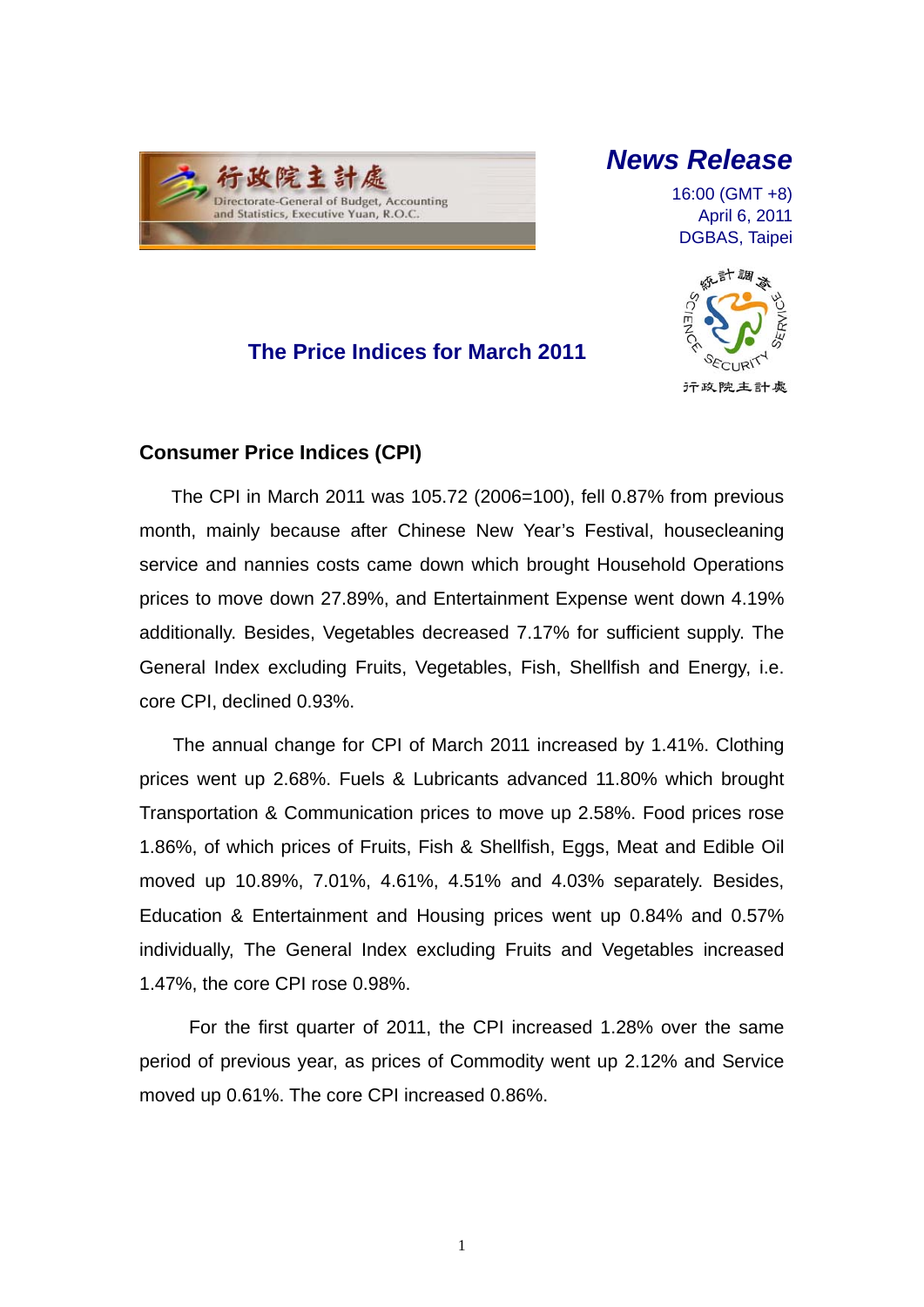

**CPI for Households in Different Disposable Income Groups**

In March 2011, the CPI for Lowest 20% Disposable Income Group was 106.41 (2006=100), moved down 0.16% from previous month, went up 1.33% comparing with the same month of 2010; CPI for Middle 60% Disposable Income Group was 105.95, down 0.69% from previous month, rose 1.49% comparing with the same month of 2010; CPI for Highest 20% Disposable Income Group was 105.35, decreased 1.23% from previous month, moved up 1.54% comparing with the same month of 2010.

### **Wholesale Price Indices (WPI)**

The WPI in March 2011 was 112.91 (2006=100), increased 2.18% from previous month, mainly because prices of Crude Petroleum & Natural Gas, Petroleum & Coal Products, Chemical Material and Basic Metal went up 8.51%, 6.73%, 2.85% and 1.34% respectively. Domestic Sales Excluding Imports prices rose 1.65%; Imports and Exports prices moved up 2.74% and 2.10% separately.

The annual change of WPI in March 2011, comparing with the same month of 2010, increasing 5.51%, mainly because higher prices level of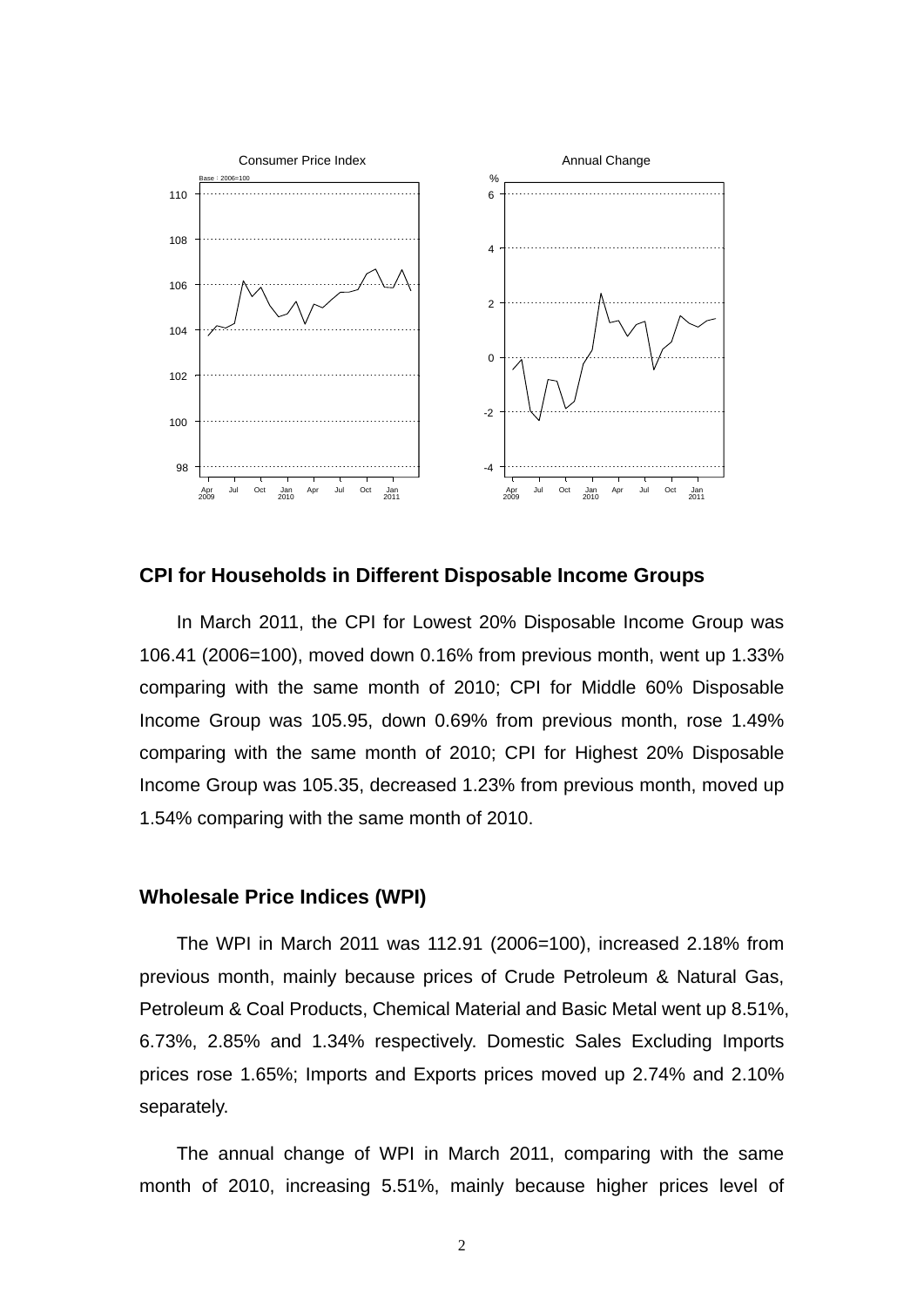imported Iron ores brought Other Mineral Products prices to increase 47.22%. In addition, prices of Crude Petroleum & Natural Gas, Petroleum & Coal Products, Chemical Material and Basic Metal moved up 28.52%, 19.77%, 15.82% and 10.69% individually, whereas prices of Electronic Parts & Components decreased 8.59%. Domestic Sales Excluding Imports and Imports prices rose 7.11% and 9.13% separately. Exports prices went up 0.22%.

For the first quarter of 2011, the WPI increased 3.78% compared with the same period of previous year, of which the Import prices went up 6.72%, while Export prices moved down 1.37%.



#### **Statistical Tables**

Table1 The Changes of Consumer Price Indices Table2 The Changes of Wholesale Price Indices Table3 The Changes of Import Price Indices Table4 The Changes of Export Price Indices

#### **For Further Information:**

*Statistics Database:* http://eng.stat.gov.tw/ *DGBAS* news releases on the Internet: http://eng.dgbas.gov.tw/ *Tel:* +886-2-23803449; *Fax:* +886-2-23803465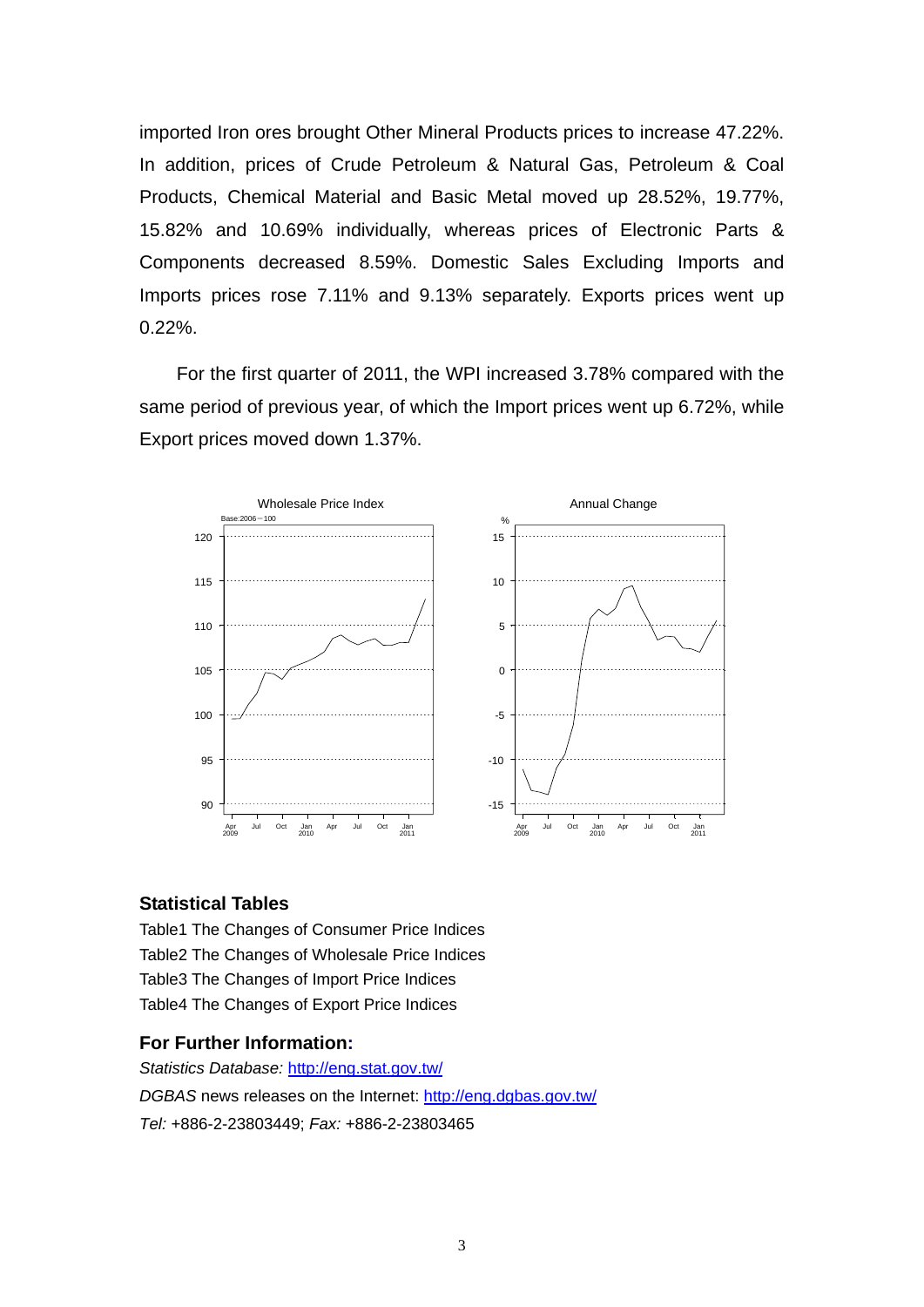| Table 1 The Changes of Consumer Price Indices |  |
|-----------------------------------------------|--|
| March 2011                                    |  |

|                                                                             | Weight   | Index of     |                    | Compared Compared | The First Three  |
|-----------------------------------------------------------------------------|----------|--------------|--------------------|-------------------|------------------|
|                                                                             | $(\%0)$  | March        | with               | with the          | Months of 2011   |
|                                                                             |          | 2011         | Previous           | Same              | Compared with    |
| Groups                                                                      |          | $(2006=100)$ | Month              | Month of          | the Same Period  |
|                                                                             |          |              | (% )               | Previous          | of Previous Year |
|                                                                             |          |              |                    | Year $(\%)$       | (% )             |
|                                                                             |          |              |                    |                   |                  |
| General Index                                                               | 1,000.00 | 105.72       | $-0.87$            | 1.41              | 1.28             |
| <b>Basic Group</b>                                                          |          |              |                    |                   |                  |
| 1. Food                                                                     | 260.82   | 111.82       | $-0.82$            | 1.86              | 2.19             |
| Meat                                                                        | 23.08    | 124.57       | $-2.19$            | 4.51              | 4.13             |
| Eggs                                                                        | 2.00     | 117.49       | $-3.23$            | 4.61              | 0.89             |
| Fish & Shellfish                                                            | 16.71    | 138.76       | $-4.79$            | 7.01              | 8.55             |
| Vegetables                                                                  | 24.81    | 72.93        | $-7.17$            | $-13.82$          | $-3.02$          |
| Fruits                                                                      | 27.59    | 108.74       | 0.85               | 10.89             | 5.59             |
| Dairy Products                                                              | 10.51    | 126.11       | $-0.12$            | 0.85              | 2.36             |
| Edible Oil                                                                  | 1.70     | 146.34       | 3.76               | 4.03              | 2.45             |
| 2. Clothing                                                                 | 41.72    | 101.64       | $-1.78$            | 2.68              | 1.93             |
| Garments                                                                    | 26.97    | 96.75        | $-3.10$            | 2.98              | 2.07             |
| 3. Housing                                                                  | 279.47   | 102.52       | $-1.73$            | 0.57              | 0.56             |
| <b>Residential Rent</b>                                                     | 185.40   | 100.83       | 0.01               | 0.31              | 0.32             |
| Household Appliances                                                        | 27.89    | 105.82       | 0.47               | 1.49              | 1.36             |
| Household Operations <sup>1</sup>                                           | 14.53    | 96.60        | $-27.89$           | 0.79              | 1.49             |
| Water, Electricity & Gas Supply                                             | 36.87    | 108.57       | 0.46               | 0.46              | 0.29             |
| Gas                                                                         | 9.70     | 123.83       | 1.55               | 0.28              | $-0.31$          |
| 4. Transportation & Communication                                           | 140.42   | 105.35       | 0.82               | 2.58              | 1.48             |
| Fuels & Lubricants                                                          | 32.55    | 122.88       | 3.61               | 11.80             | 7.70             |
| Transportation & Communication Services                                     | 80.30    | 100.67       | $-0.30$            | $-0.82$           | $-1.04$          |
| and Vehicle Parts                                                           |          |              |                    |                   |                  |
| 5. Medicines & Medical Care                                                 | 47.41    | 108.90       | 0.29               | 1.62              | 1.49             |
| Medicines & Health Food                                                     | 10.62    | 130.42       | 1.27               | 7.25              | 6.72             |
| 6. Education & Entertainment                                                | 171.48   | 99.95        | $-1.59$            | 0.84              | 0.80             |
| <b>Educational Expense</b>                                                  | 111.25   | 98.25        | $-0.05$            | $-0.38$           | $-0.41$          |
| Entertainment Expense                                                       | 60.22    | 103.02       | $-4.19$            | 3.01              | 2.92             |
| 7. Miscellaneous                                                            | 58.68    | 110.65       | 0.55               | 1.01              | 0.67             |
| Tobacco & Betelnut                                                          | 14.65    | 130.39       | 0.05               | 1.78              | 1.55             |
| <b>Cosmetic Items</b>                                                       | 18.66    | 106.39       | 1.97               | 1.49              | 0.59             |
| Commodity and Service Groups                                                |          |              |                    |                   |                  |
| 1. Commodity                                                                | 437.11   | 108.20       | $-0.18$            | 2.34              | 2.12             |
| (Excluding Food)                                                            | 264.95   | 105.73       | 0.60               | 2.39              | 1.59             |
| Non-durable Consumer Goods                                                  | 299.12   | 113.42       | $-0.11$            | 3.17              | 2.97             |
| (Excluding Food)                                                            | 126.96   | 115.55       | 1.41               | 4.36              | 3.08             |
| Semi-durable Consumer Goods                                                 | 62.85    | 100.67       | $-0.93$            | 1.77              | 1.29             |
| <b>Durable Consumer Goods</b>                                               | 75.14    | 92.21        | 0.30               | $-1.07$           | $-1.19$          |
| 2. Service                                                                  | 562.89   | 103.55       | $-1.43$            | 0.67              | 0.61             |
| Food                                                                        | 88.66    | 111.70       | 0.04               | 1.09              | 0.82             |
| Housing                                                                     | 209.54   | 100.56       | $-2.53$            | 0.36              | 0.41             |
| Transportation & Communication                                              | 76.99    | 100.09       | $-0.33$            | $-0.94$           | $-1.16$          |
| <b>Medical Care</b>                                                         | 33.02    | 103.09       | $-0.13$            | $-0.28$           | $-0.24$          |
| Education & Entertainment                                                   | 129.64   | 106.16       | $-1.91$            | 2.17              | 2.11             |
| Miscellaneous                                                               | 23.83    | 99.64        | $-0.30$            | $-0.13$           | $-0.06$          |
| Special Groups                                                              |          |              |                    |                   |                  |
| General Index Excluding Fruits & Vegetables                                 | 947.60   | 106.47       | $-0.80$<br>$-0.89$ | 1.47              | 1.24             |
| General Index Excluding Food<br>General Index Excluding Fruits, Vegetables, | 739.18   | 103.46       |                    | 1.23              | 0.93             |
| Fish, Shellfish & Energy                                                    | 866.64   | 105.13       | $-0.93$            | 0.98              | 0.86             |

Note: 1.includes nannies, housecleaning expenses and services paid for keeping household running efficiently. 2.All data are subject to revision 3 months after original publication due to late reports and corrections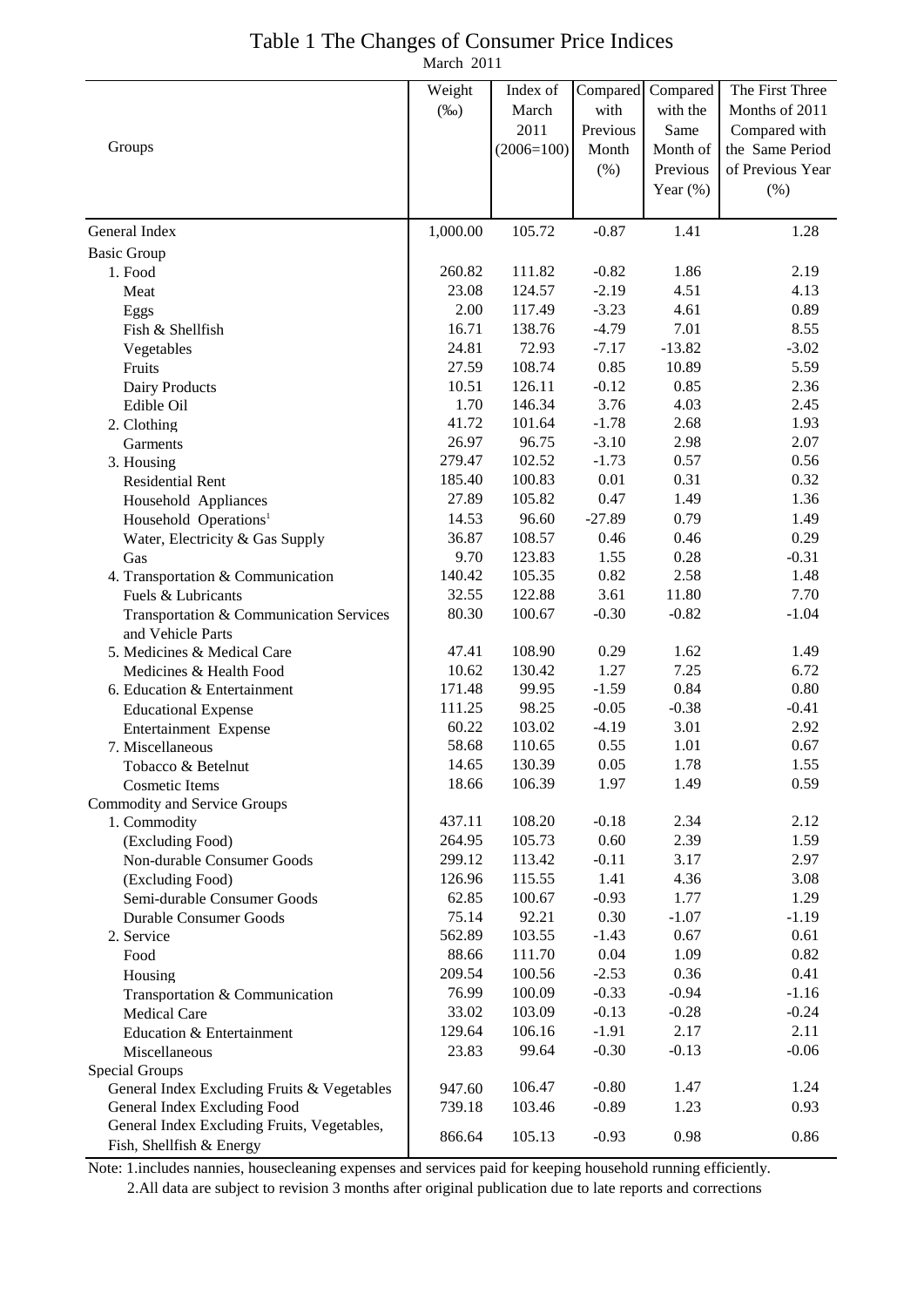### Table 2 The Changes of Wholesale Price Indices

March 2011

| March 2011<br>$(\%0)$<br>with<br>with the<br>Months of 2011<br>$(2006=100)$<br>Previous<br>Same<br>Compared with<br>Month of<br>the Same Period<br>Month<br>of Previous Year<br>(%)<br>Previous<br>Year $(\%)$<br>(% )<br>3.78<br>1,000.00<br>112.91<br>2.18<br>5.51<br>General Index<br>307.86<br>118.16<br>1.65<br>7.11<br>5.95<br><b>Domestic Sales Excluding Imports</b><br>2.74<br>Imports<br>327.09<br>123.53<br>9.13<br>6.72<br>2.10<br>0.22<br>365.05<br>97.28<br>$-1.37$<br>Exports<br><b>Basic Group</b><br>1. Agriculture, Forestry, Fishing & Animal<br>27.15<br>137.83<br>12.35<br>2.69<br>8.63<br><b>Husbandry Products</b><br>12.87<br>4.53<br>14.97<br>10.50<br>(1) Farm Products<br>131.04<br>6.60<br>8.29<br>135.25<br>$-1.42$<br>5.21<br>(2) Poultry & Livestock Products<br>0.41<br>1.15<br>(3) Forest Products<br>120.44<br>0.64<br>3.30<br>7.27<br>12.25<br>(4) Fishery Products<br>151.00<br>3.35<br>8.94<br>57.59<br>30.81<br>2. Quarrying & Mineral Products<br>165.26<br>7.15<br>23.90<br>45.78<br>8.51<br>(1) Crude Petroleum & Natural Gas<br>159.43<br>28.52<br>19.99<br>2.56<br>99.34<br>0.16<br>$-6.10$<br>(2) Sand, Stone & Clay Quarrying<br>$-6.60$<br>9.25<br>3.48<br>47.22<br>45.72<br>(3) Other Mineral Products<br>216.86<br>890.99<br>3.37<br>3. Manufacturing Products<br>107.61<br>1.74<br>2.08<br>18.50<br>7.05<br>133.94<br>0.16<br>6.52<br>$(1)$ Foods<br>5.34<br>0.05<br>$-1.47$<br>102.20<br>$-1.57$<br>(2) Beverages<br>2.49<br>118.03<br>0.07<br>1.00<br>0.89<br>(3) Tobaccos<br>21.67<br>2.18<br>(4) Textile Products<br>138.83<br>24.43<br>21.16<br>4.65<br>98.40<br>0.34<br>(5) Wearing Apparel & Clothing Accessories<br>1.93<br>$-1.36$<br>4.97<br>1.86<br>1.73<br>(6) Leather, Fur & Related Products<br>110.41<br>0.86<br>0.77<br>2.15<br>113.22<br>0.19<br>2.53<br>(7) Wood & Bamboo Products<br>15.11<br>122.14<br>0.73<br>0.12<br>3.24<br>(8) Pulp, Paper, Paper Products & Printed Matter<br>6.73<br>54.63<br>142.08<br>19.77<br>13.27<br>(9) Petroleum & Coal Products<br>2.85<br>91.92<br>134.46<br>15.82<br>13.23<br>(10)Chemical Material<br>28.00<br>110.48<br>0.45<br>2.13<br>1.25<br>(11) Chemical Products & Medical Goods<br>1.76<br>22.42<br>114.55<br>1.41<br>1.09<br>(12) Rubber & Plastic Products<br>13.93<br>$-0.60$<br>106.31<br>1.10<br>$-1.84$<br>(13) Non-metallic Mineral Products<br>84.77<br>127.87<br>1.34<br>10.69<br>11.43<br>$(14)$ Basic Metal<br>(15) Fabricated Metal Products<br>42.26<br>115.40<br>2.11<br>4.41<br>3.44<br>(16) Electronic Parts & Components<br>261.17<br>74.52<br>0.68<br>$-8.59$<br>$-9.14$<br>64.22<br>0.69<br>$-8.07$<br>$-9.03$<br>(17) Computer, Electronic & Optical Products<br>75.51<br>(18) Electrical Equipment<br>1.03<br>4.43<br>34.70<br>111.82<br>2.93<br>(19) Machinery & Equipment<br>1.51<br>0.30<br>67.61<br>110.15<br>$-1.02$<br>(20) Transport Equipment & Parts<br>34.78<br>0.88<br>1.69<br>109.42<br>0.98<br>5.20<br>1.10<br>$-0.13$<br>(21) Furniture & Fixtures<br>106.16<br>$-1.18$<br>10.51<br>108.80<br>0.84<br>2.26<br>(22) Miscellaneous Products<br>1.55<br>0.34<br>4. Water Supply, Electricity & Gas<br>24.28<br>125.54<br>0.25<br>0.48<br>By Stage of Processing<br>1.Raw Materials<br>138.48<br>159.03<br>4.55<br>22.57<br>17.99<br>2. Intermediate Materials<br>356.29<br>113.76<br>4.11<br>1.34<br>3.38 | Groups | Weight | Index of | Compared | Compared | The First Three |
|---------------------------------------------------------------------------------------------------------------------------------------------------------------------------------------------------------------------------------------------------------------------------------------------------------------------------------------------------------------------------------------------------------------------------------------------------------------------------------------------------------------------------------------------------------------------------------------------------------------------------------------------------------------------------------------------------------------------------------------------------------------------------------------------------------------------------------------------------------------------------------------------------------------------------------------------------------------------------------------------------------------------------------------------------------------------------------------------------------------------------------------------------------------------------------------------------------------------------------------------------------------------------------------------------------------------------------------------------------------------------------------------------------------------------------------------------------------------------------------------------------------------------------------------------------------------------------------------------------------------------------------------------------------------------------------------------------------------------------------------------------------------------------------------------------------------------------------------------------------------------------------------------------------------------------------------------------------------------------------------------------------------------------------------------------------------------------------------------------------------------------------------------------------------------------------------------------------------------------------------------------------------------------------------------------------------------------------------------------------------------------------------------------------------------------------------------------------------------------------------------------------------------------------------------------------------------------------------------------------------------------------------------------------------------------------------------------------------------------------------------------------------------------------------------------------------------------------------------------------------------------------------------------------------------------------------------------------------------------------------------------------------------------------------------------------------------------------------------------------------------------------------------------------------------------------------------------------------------------------------------------------------------------------------------------------------------------------------------------|--------|--------|----------|----------|----------|-----------------|
|                                                                                                                                                                                                                                                                                                                                                                                                                                                                                                                                                                                                                                                                                                                                                                                                                                                                                                                                                                                                                                                                                                                                                                                                                                                                                                                                                                                                                                                                                                                                                                                                                                                                                                                                                                                                                                                                                                                                                                                                                                                                                                                                                                                                                                                                                                                                                                                                                                                                                                                                                                                                                                                                                                                                                                                                                                                                                                                                                                                                                                                                                                                                                                                                                                                                                                                                                         |        |        |          |          |          |                 |
|                                                                                                                                                                                                                                                                                                                                                                                                                                                                                                                                                                                                                                                                                                                                                                                                                                                                                                                                                                                                                                                                                                                                                                                                                                                                                                                                                                                                                                                                                                                                                                                                                                                                                                                                                                                                                                                                                                                                                                                                                                                                                                                                                                                                                                                                                                                                                                                                                                                                                                                                                                                                                                                                                                                                                                                                                                                                                                                                                                                                                                                                                                                                                                                                                                                                                                                                                         |        |        |          |          |          |                 |
|                                                                                                                                                                                                                                                                                                                                                                                                                                                                                                                                                                                                                                                                                                                                                                                                                                                                                                                                                                                                                                                                                                                                                                                                                                                                                                                                                                                                                                                                                                                                                                                                                                                                                                                                                                                                                                                                                                                                                                                                                                                                                                                                                                                                                                                                                                                                                                                                                                                                                                                                                                                                                                                                                                                                                                                                                                                                                                                                                                                                                                                                                                                                                                                                                                                                                                                                                         |        |        |          |          |          |                 |
|                                                                                                                                                                                                                                                                                                                                                                                                                                                                                                                                                                                                                                                                                                                                                                                                                                                                                                                                                                                                                                                                                                                                                                                                                                                                                                                                                                                                                                                                                                                                                                                                                                                                                                                                                                                                                                                                                                                                                                                                                                                                                                                                                                                                                                                                                                                                                                                                                                                                                                                                                                                                                                                                                                                                                                                                                                                                                                                                                                                                                                                                                                                                                                                                                                                                                                                                                         |        |        |          |          |          |                 |
|                                                                                                                                                                                                                                                                                                                                                                                                                                                                                                                                                                                                                                                                                                                                                                                                                                                                                                                                                                                                                                                                                                                                                                                                                                                                                                                                                                                                                                                                                                                                                                                                                                                                                                                                                                                                                                                                                                                                                                                                                                                                                                                                                                                                                                                                                                                                                                                                                                                                                                                                                                                                                                                                                                                                                                                                                                                                                                                                                                                                                                                                                                                                                                                                                                                                                                                                                         |        |        |          |          |          |                 |
|                                                                                                                                                                                                                                                                                                                                                                                                                                                                                                                                                                                                                                                                                                                                                                                                                                                                                                                                                                                                                                                                                                                                                                                                                                                                                                                                                                                                                                                                                                                                                                                                                                                                                                                                                                                                                                                                                                                                                                                                                                                                                                                                                                                                                                                                                                                                                                                                                                                                                                                                                                                                                                                                                                                                                                                                                                                                                                                                                                                                                                                                                                                                                                                                                                                                                                                                                         |        |        |          |          |          |                 |
|                                                                                                                                                                                                                                                                                                                                                                                                                                                                                                                                                                                                                                                                                                                                                                                                                                                                                                                                                                                                                                                                                                                                                                                                                                                                                                                                                                                                                                                                                                                                                                                                                                                                                                                                                                                                                                                                                                                                                                                                                                                                                                                                                                                                                                                                                                                                                                                                                                                                                                                                                                                                                                                                                                                                                                                                                                                                                                                                                                                                                                                                                                                                                                                                                                                                                                                                                         |        |        |          |          |          |                 |
|                                                                                                                                                                                                                                                                                                                                                                                                                                                                                                                                                                                                                                                                                                                                                                                                                                                                                                                                                                                                                                                                                                                                                                                                                                                                                                                                                                                                                                                                                                                                                                                                                                                                                                                                                                                                                                                                                                                                                                                                                                                                                                                                                                                                                                                                                                                                                                                                                                                                                                                                                                                                                                                                                                                                                                                                                                                                                                                                                                                                                                                                                                                                                                                                                                                                                                                                                         |        |        |          |          |          |                 |
|                                                                                                                                                                                                                                                                                                                                                                                                                                                                                                                                                                                                                                                                                                                                                                                                                                                                                                                                                                                                                                                                                                                                                                                                                                                                                                                                                                                                                                                                                                                                                                                                                                                                                                                                                                                                                                                                                                                                                                                                                                                                                                                                                                                                                                                                                                                                                                                                                                                                                                                                                                                                                                                                                                                                                                                                                                                                                                                                                                                                                                                                                                                                                                                                                                                                                                                                                         |        |        |          |          |          |                 |
|                                                                                                                                                                                                                                                                                                                                                                                                                                                                                                                                                                                                                                                                                                                                                                                                                                                                                                                                                                                                                                                                                                                                                                                                                                                                                                                                                                                                                                                                                                                                                                                                                                                                                                                                                                                                                                                                                                                                                                                                                                                                                                                                                                                                                                                                                                                                                                                                                                                                                                                                                                                                                                                                                                                                                                                                                                                                                                                                                                                                                                                                                                                                                                                                                                                                                                                                                         |        |        |          |          |          |                 |
|                                                                                                                                                                                                                                                                                                                                                                                                                                                                                                                                                                                                                                                                                                                                                                                                                                                                                                                                                                                                                                                                                                                                                                                                                                                                                                                                                                                                                                                                                                                                                                                                                                                                                                                                                                                                                                                                                                                                                                                                                                                                                                                                                                                                                                                                                                                                                                                                                                                                                                                                                                                                                                                                                                                                                                                                                                                                                                                                                                                                                                                                                                                                                                                                                                                                                                                                                         |        |        |          |          |          |                 |
|                                                                                                                                                                                                                                                                                                                                                                                                                                                                                                                                                                                                                                                                                                                                                                                                                                                                                                                                                                                                                                                                                                                                                                                                                                                                                                                                                                                                                                                                                                                                                                                                                                                                                                                                                                                                                                                                                                                                                                                                                                                                                                                                                                                                                                                                                                                                                                                                                                                                                                                                                                                                                                                                                                                                                                                                                                                                                                                                                                                                                                                                                                                                                                                                                                                                                                                                                         |        |        |          |          |          |                 |
|                                                                                                                                                                                                                                                                                                                                                                                                                                                                                                                                                                                                                                                                                                                                                                                                                                                                                                                                                                                                                                                                                                                                                                                                                                                                                                                                                                                                                                                                                                                                                                                                                                                                                                                                                                                                                                                                                                                                                                                                                                                                                                                                                                                                                                                                                                                                                                                                                                                                                                                                                                                                                                                                                                                                                                                                                                                                                                                                                                                                                                                                                                                                                                                                                                                                                                                                                         |        |        |          |          |          |                 |
|                                                                                                                                                                                                                                                                                                                                                                                                                                                                                                                                                                                                                                                                                                                                                                                                                                                                                                                                                                                                                                                                                                                                                                                                                                                                                                                                                                                                                                                                                                                                                                                                                                                                                                                                                                                                                                                                                                                                                                                                                                                                                                                                                                                                                                                                                                                                                                                                                                                                                                                                                                                                                                                                                                                                                                                                                                                                                                                                                                                                                                                                                                                                                                                                                                                                                                                                                         |        |        |          |          |          |                 |
|                                                                                                                                                                                                                                                                                                                                                                                                                                                                                                                                                                                                                                                                                                                                                                                                                                                                                                                                                                                                                                                                                                                                                                                                                                                                                                                                                                                                                                                                                                                                                                                                                                                                                                                                                                                                                                                                                                                                                                                                                                                                                                                                                                                                                                                                                                                                                                                                                                                                                                                                                                                                                                                                                                                                                                                                                                                                                                                                                                                                                                                                                                                                                                                                                                                                                                                                                         |        |        |          |          |          |                 |
|                                                                                                                                                                                                                                                                                                                                                                                                                                                                                                                                                                                                                                                                                                                                                                                                                                                                                                                                                                                                                                                                                                                                                                                                                                                                                                                                                                                                                                                                                                                                                                                                                                                                                                                                                                                                                                                                                                                                                                                                                                                                                                                                                                                                                                                                                                                                                                                                                                                                                                                                                                                                                                                                                                                                                                                                                                                                                                                                                                                                                                                                                                                                                                                                                                                                                                                                                         |        |        |          |          |          |                 |
|                                                                                                                                                                                                                                                                                                                                                                                                                                                                                                                                                                                                                                                                                                                                                                                                                                                                                                                                                                                                                                                                                                                                                                                                                                                                                                                                                                                                                                                                                                                                                                                                                                                                                                                                                                                                                                                                                                                                                                                                                                                                                                                                                                                                                                                                                                                                                                                                                                                                                                                                                                                                                                                                                                                                                                                                                                                                                                                                                                                                                                                                                                                                                                                                                                                                                                                                                         |        |        |          |          |          |                 |
|                                                                                                                                                                                                                                                                                                                                                                                                                                                                                                                                                                                                                                                                                                                                                                                                                                                                                                                                                                                                                                                                                                                                                                                                                                                                                                                                                                                                                                                                                                                                                                                                                                                                                                                                                                                                                                                                                                                                                                                                                                                                                                                                                                                                                                                                                                                                                                                                                                                                                                                                                                                                                                                                                                                                                                                                                                                                                                                                                                                                                                                                                                                                                                                                                                                                                                                                                         |        |        |          |          |          |                 |
|                                                                                                                                                                                                                                                                                                                                                                                                                                                                                                                                                                                                                                                                                                                                                                                                                                                                                                                                                                                                                                                                                                                                                                                                                                                                                                                                                                                                                                                                                                                                                                                                                                                                                                                                                                                                                                                                                                                                                                                                                                                                                                                                                                                                                                                                                                                                                                                                                                                                                                                                                                                                                                                                                                                                                                                                                                                                                                                                                                                                                                                                                                                                                                                                                                                                                                                                                         |        |        |          |          |          |                 |
|                                                                                                                                                                                                                                                                                                                                                                                                                                                                                                                                                                                                                                                                                                                                                                                                                                                                                                                                                                                                                                                                                                                                                                                                                                                                                                                                                                                                                                                                                                                                                                                                                                                                                                                                                                                                                                                                                                                                                                                                                                                                                                                                                                                                                                                                                                                                                                                                                                                                                                                                                                                                                                                                                                                                                                                                                                                                                                                                                                                                                                                                                                                                                                                                                                                                                                                                                         |        |        |          |          |          |                 |
|                                                                                                                                                                                                                                                                                                                                                                                                                                                                                                                                                                                                                                                                                                                                                                                                                                                                                                                                                                                                                                                                                                                                                                                                                                                                                                                                                                                                                                                                                                                                                                                                                                                                                                                                                                                                                                                                                                                                                                                                                                                                                                                                                                                                                                                                                                                                                                                                                                                                                                                                                                                                                                                                                                                                                                                                                                                                                                                                                                                                                                                                                                                                                                                                                                                                                                                                                         |        |        |          |          |          |                 |
|                                                                                                                                                                                                                                                                                                                                                                                                                                                                                                                                                                                                                                                                                                                                                                                                                                                                                                                                                                                                                                                                                                                                                                                                                                                                                                                                                                                                                                                                                                                                                                                                                                                                                                                                                                                                                                                                                                                                                                                                                                                                                                                                                                                                                                                                                                                                                                                                                                                                                                                                                                                                                                                                                                                                                                                                                                                                                                                                                                                                                                                                                                                                                                                                                                                                                                                                                         |        |        |          |          |          |                 |
|                                                                                                                                                                                                                                                                                                                                                                                                                                                                                                                                                                                                                                                                                                                                                                                                                                                                                                                                                                                                                                                                                                                                                                                                                                                                                                                                                                                                                                                                                                                                                                                                                                                                                                                                                                                                                                                                                                                                                                                                                                                                                                                                                                                                                                                                                                                                                                                                                                                                                                                                                                                                                                                                                                                                                                                                                                                                                                                                                                                                                                                                                                                                                                                                                                                                                                                                                         |        |        |          |          |          |                 |
|                                                                                                                                                                                                                                                                                                                                                                                                                                                                                                                                                                                                                                                                                                                                                                                                                                                                                                                                                                                                                                                                                                                                                                                                                                                                                                                                                                                                                                                                                                                                                                                                                                                                                                                                                                                                                                                                                                                                                                                                                                                                                                                                                                                                                                                                                                                                                                                                                                                                                                                                                                                                                                                                                                                                                                                                                                                                                                                                                                                                                                                                                                                                                                                                                                                                                                                                                         |        |        |          |          |          |                 |
|                                                                                                                                                                                                                                                                                                                                                                                                                                                                                                                                                                                                                                                                                                                                                                                                                                                                                                                                                                                                                                                                                                                                                                                                                                                                                                                                                                                                                                                                                                                                                                                                                                                                                                                                                                                                                                                                                                                                                                                                                                                                                                                                                                                                                                                                                                                                                                                                                                                                                                                                                                                                                                                                                                                                                                                                                                                                                                                                                                                                                                                                                                                                                                                                                                                                                                                                                         |        |        |          |          |          |                 |
|                                                                                                                                                                                                                                                                                                                                                                                                                                                                                                                                                                                                                                                                                                                                                                                                                                                                                                                                                                                                                                                                                                                                                                                                                                                                                                                                                                                                                                                                                                                                                                                                                                                                                                                                                                                                                                                                                                                                                                                                                                                                                                                                                                                                                                                                                                                                                                                                                                                                                                                                                                                                                                                                                                                                                                                                                                                                                                                                                                                                                                                                                                                                                                                                                                                                                                                                                         |        |        |          |          |          |                 |
|                                                                                                                                                                                                                                                                                                                                                                                                                                                                                                                                                                                                                                                                                                                                                                                                                                                                                                                                                                                                                                                                                                                                                                                                                                                                                                                                                                                                                                                                                                                                                                                                                                                                                                                                                                                                                                                                                                                                                                                                                                                                                                                                                                                                                                                                                                                                                                                                                                                                                                                                                                                                                                                                                                                                                                                                                                                                                                                                                                                                                                                                                                                                                                                                                                                                                                                                                         |        |        |          |          |          |                 |
|                                                                                                                                                                                                                                                                                                                                                                                                                                                                                                                                                                                                                                                                                                                                                                                                                                                                                                                                                                                                                                                                                                                                                                                                                                                                                                                                                                                                                                                                                                                                                                                                                                                                                                                                                                                                                                                                                                                                                                                                                                                                                                                                                                                                                                                                                                                                                                                                                                                                                                                                                                                                                                                                                                                                                                                                                                                                                                                                                                                                                                                                                                                                                                                                                                                                                                                                                         |        |        |          |          |          |                 |
|                                                                                                                                                                                                                                                                                                                                                                                                                                                                                                                                                                                                                                                                                                                                                                                                                                                                                                                                                                                                                                                                                                                                                                                                                                                                                                                                                                                                                                                                                                                                                                                                                                                                                                                                                                                                                                                                                                                                                                                                                                                                                                                                                                                                                                                                                                                                                                                                                                                                                                                                                                                                                                                                                                                                                                                                                                                                                                                                                                                                                                                                                                                                                                                                                                                                                                                                                         |        |        |          |          |          |                 |
|                                                                                                                                                                                                                                                                                                                                                                                                                                                                                                                                                                                                                                                                                                                                                                                                                                                                                                                                                                                                                                                                                                                                                                                                                                                                                                                                                                                                                                                                                                                                                                                                                                                                                                                                                                                                                                                                                                                                                                                                                                                                                                                                                                                                                                                                                                                                                                                                                                                                                                                                                                                                                                                                                                                                                                                                                                                                                                                                                                                                                                                                                                                                                                                                                                                                                                                                                         |        |        |          |          |          |                 |
|                                                                                                                                                                                                                                                                                                                                                                                                                                                                                                                                                                                                                                                                                                                                                                                                                                                                                                                                                                                                                                                                                                                                                                                                                                                                                                                                                                                                                                                                                                                                                                                                                                                                                                                                                                                                                                                                                                                                                                                                                                                                                                                                                                                                                                                                                                                                                                                                                                                                                                                                                                                                                                                                                                                                                                                                                                                                                                                                                                                                                                                                                                                                                                                                                                                                                                                                                         |        |        |          |          |          |                 |
|                                                                                                                                                                                                                                                                                                                                                                                                                                                                                                                                                                                                                                                                                                                                                                                                                                                                                                                                                                                                                                                                                                                                                                                                                                                                                                                                                                                                                                                                                                                                                                                                                                                                                                                                                                                                                                                                                                                                                                                                                                                                                                                                                                                                                                                                                                                                                                                                                                                                                                                                                                                                                                                                                                                                                                                                                                                                                                                                                                                                                                                                                                                                                                                                                                                                                                                                                         |        |        |          |          |          |                 |
|                                                                                                                                                                                                                                                                                                                                                                                                                                                                                                                                                                                                                                                                                                                                                                                                                                                                                                                                                                                                                                                                                                                                                                                                                                                                                                                                                                                                                                                                                                                                                                                                                                                                                                                                                                                                                                                                                                                                                                                                                                                                                                                                                                                                                                                                                                                                                                                                                                                                                                                                                                                                                                                                                                                                                                                                                                                                                                                                                                                                                                                                                                                                                                                                                                                                                                                                                         |        |        |          |          |          |                 |
|                                                                                                                                                                                                                                                                                                                                                                                                                                                                                                                                                                                                                                                                                                                                                                                                                                                                                                                                                                                                                                                                                                                                                                                                                                                                                                                                                                                                                                                                                                                                                                                                                                                                                                                                                                                                                                                                                                                                                                                                                                                                                                                                                                                                                                                                                                                                                                                                                                                                                                                                                                                                                                                                                                                                                                                                                                                                                                                                                                                                                                                                                                                                                                                                                                                                                                                                                         |        |        |          |          |          |                 |
|                                                                                                                                                                                                                                                                                                                                                                                                                                                                                                                                                                                                                                                                                                                                                                                                                                                                                                                                                                                                                                                                                                                                                                                                                                                                                                                                                                                                                                                                                                                                                                                                                                                                                                                                                                                                                                                                                                                                                                                                                                                                                                                                                                                                                                                                                                                                                                                                                                                                                                                                                                                                                                                                                                                                                                                                                                                                                                                                                                                                                                                                                                                                                                                                                                                                                                                                                         |        |        |          |          |          |                 |
|                                                                                                                                                                                                                                                                                                                                                                                                                                                                                                                                                                                                                                                                                                                                                                                                                                                                                                                                                                                                                                                                                                                                                                                                                                                                                                                                                                                                                                                                                                                                                                                                                                                                                                                                                                                                                                                                                                                                                                                                                                                                                                                                                                                                                                                                                                                                                                                                                                                                                                                                                                                                                                                                                                                                                                                                                                                                                                                                                                                                                                                                                                                                                                                                                                                                                                                                                         |        |        |          |          |          |                 |
|                                                                                                                                                                                                                                                                                                                                                                                                                                                                                                                                                                                                                                                                                                                                                                                                                                                                                                                                                                                                                                                                                                                                                                                                                                                                                                                                                                                                                                                                                                                                                                                                                                                                                                                                                                                                                                                                                                                                                                                                                                                                                                                                                                                                                                                                                                                                                                                                                                                                                                                                                                                                                                                                                                                                                                                                                                                                                                                                                                                                                                                                                                                                                                                                                                                                                                                                                         |        |        |          |          |          |                 |
|                                                                                                                                                                                                                                                                                                                                                                                                                                                                                                                                                                                                                                                                                                                                                                                                                                                                                                                                                                                                                                                                                                                                                                                                                                                                                                                                                                                                                                                                                                                                                                                                                                                                                                                                                                                                                                                                                                                                                                                                                                                                                                                                                                                                                                                                                                                                                                                                                                                                                                                                                                                                                                                                                                                                                                                                                                                                                                                                                                                                                                                                                                                                                                                                                                                                                                                                                         |        |        |          |          |          |                 |
|                                                                                                                                                                                                                                                                                                                                                                                                                                                                                                                                                                                                                                                                                                                                                                                                                                                                                                                                                                                                                                                                                                                                                                                                                                                                                                                                                                                                                                                                                                                                                                                                                                                                                                                                                                                                                                                                                                                                                                                                                                                                                                                                                                                                                                                                                                                                                                                                                                                                                                                                                                                                                                                                                                                                                                                                                                                                                                                                                                                                                                                                                                                                                                                                                                                                                                                                                         |        |        |          |          |          |                 |
|                                                                                                                                                                                                                                                                                                                                                                                                                                                                                                                                                                                                                                                                                                                                                                                                                                                                                                                                                                                                                                                                                                                                                                                                                                                                                                                                                                                                                                                                                                                                                                                                                                                                                                                                                                                                                                                                                                                                                                                                                                                                                                                                                                                                                                                                                                                                                                                                                                                                                                                                                                                                                                                                                                                                                                                                                                                                                                                                                                                                                                                                                                                                                                                                                                                                                                                                                         |        |        |          |          |          |                 |
|                                                                                                                                                                                                                                                                                                                                                                                                                                                                                                                                                                                                                                                                                                                                                                                                                                                                                                                                                                                                                                                                                                                                                                                                                                                                                                                                                                                                                                                                                                                                                                                                                                                                                                                                                                                                                                                                                                                                                                                                                                                                                                                                                                                                                                                                                                                                                                                                                                                                                                                                                                                                                                                                                                                                                                                                                                                                                                                                                                                                                                                                                                                                                                                                                                                                                                                                                         |        |        |          |          |          |                 |
|                                                                                                                                                                                                                                                                                                                                                                                                                                                                                                                                                                                                                                                                                                                                                                                                                                                                                                                                                                                                                                                                                                                                                                                                                                                                                                                                                                                                                                                                                                                                                                                                                                                                                                                                                                                                                                                                                                                                                                                                                                                                                                                                                                                                                                                                                                                                                                                                                                                                                                                                                                                                                                                                                                                                                                                                                                                                                                                                                                                                                                                                                                                                                                                                                                                                                                                                                         |        |        |          |          |          |                 |
|                                                                                                                                                                                                                                                                                                                                                                                                                                                                                                                                                                                                                                                                                                                                                                                                                                                                                                                                                                                                                                                                                                                                                                                                                                                                                                                                                                                                                                                                                                                                                                                                                                                                                                                                                                                                                                                                                                                                                                                                                                                                                                                                                                                                                                                                                                                                                                                                                                                                                                                                                                                                                                                                                                                                                                                                                                                                                                                                                                                                                                                                                                                                                                                                                                                                                                                                                         |        |        |          |          |          |                 |
|                                                                                                                                                                                                                                                                                                                                                                                                                                                                                                                                                                                                                                                                                                                                                                                                                                                                                                                                                                                                                                                                                                                                                                                                                                                                                                                                                                                                                                                                                                                                                                                                                                                                                                                                                                                                                                                                                                                                                                                                                                                                                                                                                                                                                                                                                                                                                                                                                                                                                                                                                                                                                                                                                                                                                                                                                                                                                                                                                                                                                                                                                                                                                                                                                                                                                                                                                         |        |        |          |          |          |                 |
|                                                                                                                                                                                                                                                                                                                                                                                                                                                                                                                                                                                                                                                                                                                                                                                                                                                                                                                                                                                                                                                                                                                                                                                                                                                                                                                                                                                                                                                                                                                                                                                                                                                                                                                                                                                                                                                                                                                                                                                                                                                                                                                                                                                                                                                                                                                                                                                                                                                                                                                                                                                                                                                                                                                                                                                                                                                                                                                                                                                                                                                                                                                                                                                                                                                                                                                                                         |        |        |          |          |          |                 |
|                                                                                                                                                                                                                                                                                                                                                                                                                                                                                                                                                                                                                                                                                                                                                                                                                                                                                                                                                                                                                                                                                                                                                                                                                                                                                                                                                                                                                                                                                                                                                                                                                                                                                                                                                                                                                                                                                                                                                                                                                                                                                                                                                                                                                                                                                                                                                                                                                                                                                                                                                                                                                                                                                                                                                                                                                                                                                                                                                                                                                                                                                                                                                                                                                                                                                                                                                         |        |        |          |          |          |                 |
|                                                                                                                                                                                                                                                                                                                                                                                                                                                                                                                                                                                                                                                                                                                                                                                                                                                                                                                                                                                                                                                                                                                                                                                                                                                                                                                                                                                                                                                                                                                                                                                                                                                                                                                                                                                                                                                                                                                                                                                                                                                                                                                                                                                                                                                                                                                                                                                                                                                                                                                                                                                                                                                                                                                                                                                                                                                                                                                                                                                                                                                                                                                                                                                                                                                                                                                                                         |        |        |          |          |          |                 |
| 3. Finished Goods<br>140.17<br>109.89<br>2.17<br>0.83<br>1.46                                                                                                                                                                                                                                                                                                                                                                                                                                                                                                                                                                                                                                                                                                                                                                                                                                                                                                                                                                                                                                                                                                                                                                                                                                                                                                                                                                                                                                                                                                                                                                                                                                                                                                                                                                                                                                                                                                                                                                                                                                                                                                                                                                                                                                                                                                                                                                                                                                                                                                                                                                                                                                                                                                                                                                                                                                                                                                                                                                                                                                                                                                                                                                                                                                                                                           |        |        |          |          |          |                 |
| 53.38<br>0.15<br>(1) Capital Goods<br>107.59<br>1.33<br>$-1.02$                                                                                                                                                                                                                                                                                                                                                                                                                                                                                                                                                                                                                                                                                                                                                                                                                                                                                                                                                                                                                                                                                                                                                                                                                                                                                                                                                                                                                                                                                                                                                                                                                                                                                                                                                                                                                                                                                                                                                                                                                                                                                                                                                                                                                                                                                                                                                                                                                                                                                                                                                                                                                                                                                                                                                                                                                                                                                                                                                                                                                                                                                                                                                                                                                                                                                         |        |        |          |          |          |                 |
| 86.79<br>110.81<br>3.39<br>(2) Consumer Goods<br>1.53<br>1.95                                                                                                                                                                                                                                                                                                                                                                                                                                                                                                                                                                                                                                                                                                                                                                                                                                                                                                                                                                                                                                                                                                                                                                                                                                                                                                                                                                                                                                                                                                                                                                                                                                                                                                                                                                                                                                                                                                                                                                                                                                                                                                                                                                                                                                                                                                                                                                                                                                                                                                                                                                                                                                                                                                                                                                                                                                                                                                                                                                                                                                                                                                                                                                                                                                                                                           |        |        |          |          |          |                 |
| Special Groups                                                                                                                                                                                                                                                                                                                                                                                                                                                                                                                                                                                                                                                                                                                                                                                                                                                                                                                                                                                                                                                                                                                                                                                                                                                                                                                                                                                                                                                                                                                                                                                                                                                                                                                                                                                                                                                                                                                                                                                                                                                                                                                                                                                                                                                                                                                                                                                                                                                                                                                                                                                                                                                                                                                                                                                                                                                                                                                                                                                                                                                                                                                                                                                                                                                                                                                                          |        |        |          |          |          |                 |
| <b>Domestic Sales</b><br>120.66<br>8.16<br>634.95<br>2.22<br>6.35                                                                                                                                                                                                                                                                                                                                                                                                                                                                                                                                                                                                                                                                                                                                                                                                                                                                                                                                                                                                                                                                                                                                                                                                                                                                                                                                                                                                                                                                                                                                                                                                                                                                                                                                                                                                                                                                                                                                                                                                                                                                                                                                                                                                                                                                                                                                                                                                                                                                                                                                                                                                                                                                                                                                                                                                                                                                                                                                                                                                                                                                                                                                                                                                                                                                                       |        |        |          |          |          |                 |
| <b>Domestic Products</b><br>672.91<br>1.87<br>3.60<br>107.65<br>2.22                                                                                                                                                                                                                                                                                                                                                                                                                                                                                                                                                                                                                                                                                                                                                                                                                                                                                                                                                                                                                                                                                                                                                                                                                                                                                                                                                                                                                                                                                                                                                                                                                                                                                                                                                                                                                                                                                                                                                                                                                                                                                                                                                                                                                                                                                                                                                                                                                                                                                                                                                                                                                                                                                                                                                                                                                                                                                                                                                                                                                                                                                                                                                                                                                                                                                    |        |        |          |          |          |                 |
| Non-Heavy Chemical Industrial Products<br>166.01<br>116.67<br>0.95<br>4.90<br>4.37                                                                                                                                                                                                                                                                                                                                                                                                                                                                                                                                                                                                                                                                                                                                                                                                                                                                                                                                                                                                                                                                                                                                                                                                                                                                                                                                                                                                                                                                                                                                                                                                                                                                                                                                                                                                                                                                                                                                                                                                                                                                                                                                                                                                                                                                                                                                                                                                                                                                                                                                                                                                                                                                                                                                                                                                                                                                                                                                                                                                                                                                                                                                                                                                                                                                      |        |        |          |          |          |                 |
| 724.98<br>Heavy Chemical Industrial Products<br>105.57<br>1.95<br>2.99<br>1.49                                                                                                                                                                                                                                                                                                                                                                                                                                                                                                                                                                                                                                                                                                                                                                                                                                                                                                                                                                                                                                                                                                                                                                                                                                                                                                                                                                                                                                                                                                                                                                                                                                                                                                                                                                                                                                                                                                                                                                                                                                                                                                                                                                                                                                                                                                                                                                                                                                                                                                                                                                                                                                                                                                                                                                                                                                                                                                                                                                                                                                                                                                                                                                                                                                                                          |        |        |          |          |          |                 |

Note: All data are subject to revision 3 months after original publication due to late reports and corrections by respondents.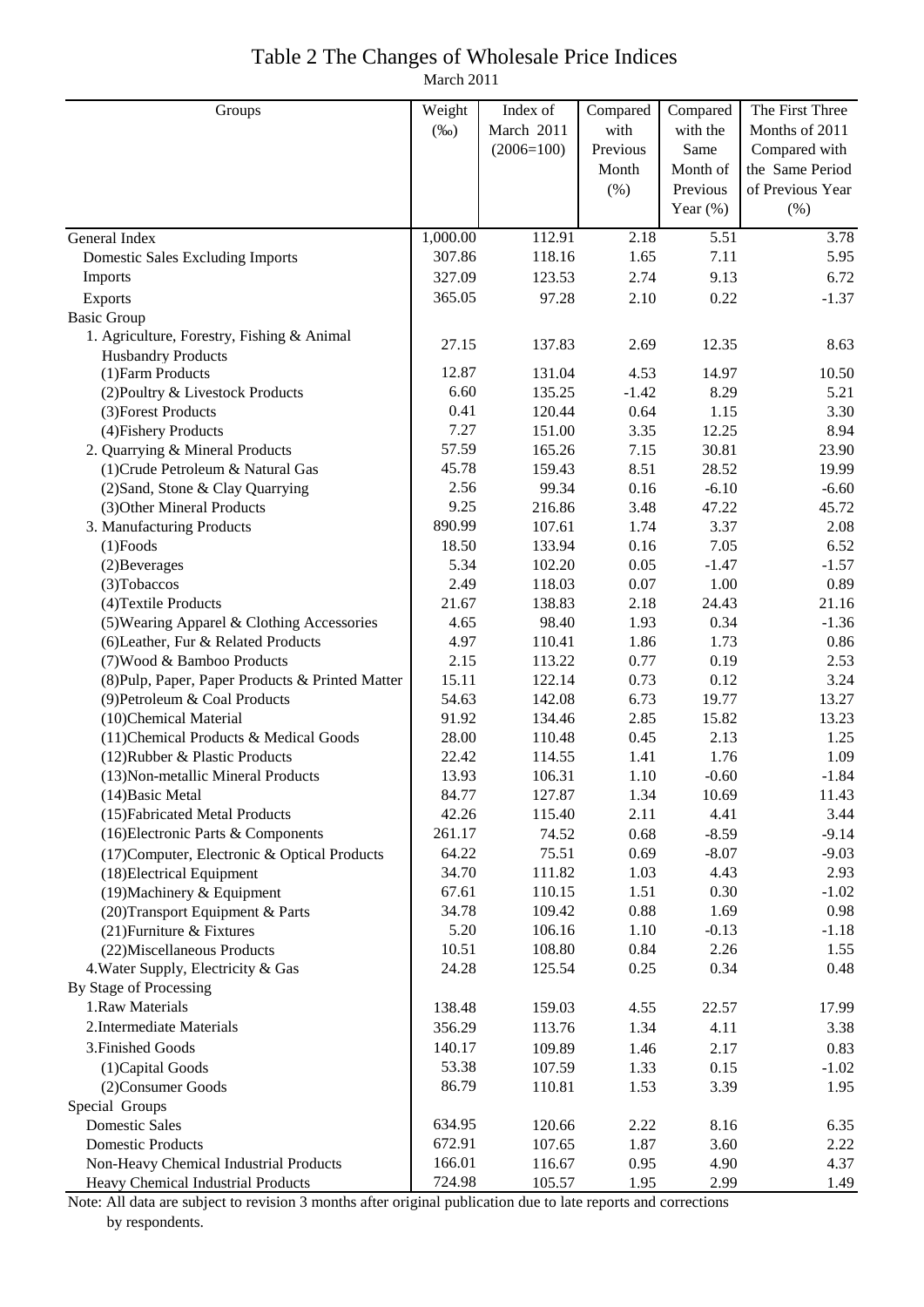# Table 3 The Changes of Import Price Indices

March 2011

| Groups                                                | Weight<br>$(\%0)$ | Index of<br>March 2011<br>$(2006=100)$ | Compared<br>with<br>Previous<br>Month<br>$(\% )$ | Compared<br>with the<br>Same<br>Month of<br>Previous<br>Year $(\%)$ | The First<br>Three Months<br>of 2011<br>Compared<br>with the<br>Same Period<br>of Previous<br>Year $(\%)$ |
|-------------------------------------------------------|-------------------|----------------------------------------|--------------------------------------------------|---------------------------------------------------------------------|-----------------------------------------------------------------------------------------------------------|
| Basic Group (on N.T.D. Basis)                         |                   |                                        |                                                  |                                                                     |                                                                                                           |
| General Index                                         | 1,000.00          | 123.53                                 | 2.74                                             | 9.13                                                                | 6.72                                                                                                      |
| 1. Animal, Vegetable Products & Prepared<br>Foods     | 34.64             | 153.98                                 | 0.50                                             | 13.06                                                               | 11.44                                                                                                     |
| 2. Mineral Products & Nonmetallic Mineral<br>Products | 208.51            | 166.16                                 | 6.77                                             | 28.77                                                               | 22.07                                                                                                     |
| 3. Textiles & Textile Articles                        | 13.85             | 163.74                                 | 2.45                                             | 43.66                                                               | 38.46                                                                                                     |
| 4. Wood, Paper, Pulp & Articles Thereof               | 17.93             | 119.13                                 | 1.31                                             | 1.66                                                                | 3.40                                                                                                      |
| 5.Chemicals, Plastics, Rubber & Articles<br>Thereof   | 147.68            | 122.36                                 | 2.52                                             | 7.08                                                                | 4.88                                                                                                      |
| 6. Primary Metals & Articles Thereof                  | 118.38            | 127.59                                 | 0.16                                             | 9.88                                                                | 11.23                                                                                                     |
| 7. Machinery, Optical & Precision Instruments         | 166.28            | 110.99                                 | 1.48                                             | $-0.53$                                                             | $-1.83$                                                                                                   |
| 8. Electronic Machinery                               | 258.41            | 79.88                                  | 0.77                                             | $-6.67$                                                             | $-7.73$                                                                                                   |
| 9. Transportation Equipment & Parts                   | 21.11             | 124.66                                 | 1.49                                             | 3.56                                                                | 2.06                                                                                                      |
| 10. Miscellaneous Products                            | 13.21             | 119.63                                 | $-0.22$                                          | 1.69                                                                | 2.26                                                                                                      |
| Basic Group (on U.S.D. Basis)                         |                   |                                        |                                                  |                                                                     |                                                                                                           |
| General Index                                         | 1,000.00          | 136.19                                 | 2.08                                             | 17.80                                                               | 16.24                                                                                                     |
| 1. Animal, Vegetable Products & Prepared<br>Foods     | 34.64             | 169.78                                 | $-0.15$                                          | 22.05                                                               | 21.38                                                                                                     |
| 2. Mineral Products & Nonmetallic Mineral<br>Products | 208.51            | 183.12                                 | 6.09                                             | 39.00                                                               | 32.93                                                                                                     |
| 3. Textiles & Textile Articles                        | 13.85             | 180.50                                 | 1.79                                             | 55.08                                                               | 50.79                                                                                                     |
| 4. Wood, Paper, Pulp & Articles Thereof               | 17.93             | 131.35                                 | 0.67                                             | 9.74                                                                | 12.64                                                                                                     |
| 5.Chemicals, Plastics, Rubber & Articles<br>Thereof   | 147.68            | 134.92                                 | 1.86                                             | 15.59                                                               | 14.23                                                                                                     |
| 6. Primary Metals & Articles Thereof                  | 118.38            | 140.77                                 | $-0.47$                                          | 18.61                                                               | 21.16                                                                                                     |
| 7. Machinery, Optical & Precision Instruments         | 166.28            | 122.34                                 | 0.83                                             | 7.37                                                                | 6.94                                                                                                      |
| 8. Electronic Machinery                               | 258.41            | 88.07                                  | 0.13                                             | 0.77                                                                | 0.51                                                                                                      |
| 9. Transportation Equipment & Parts                   | 21.11             | 137.41                                 | 0.84                                             | 11.79                                                               | 11.18                                                                                                     |
| 10. Miscellaneous Products                            | 13.21             | 131.87                                 | $-0.86$                                          | 9.78                                                                | 11.40                                                                                                     |

Note: All data are subject to revision 3 months after original publication due to late reports and corrections by respondents.